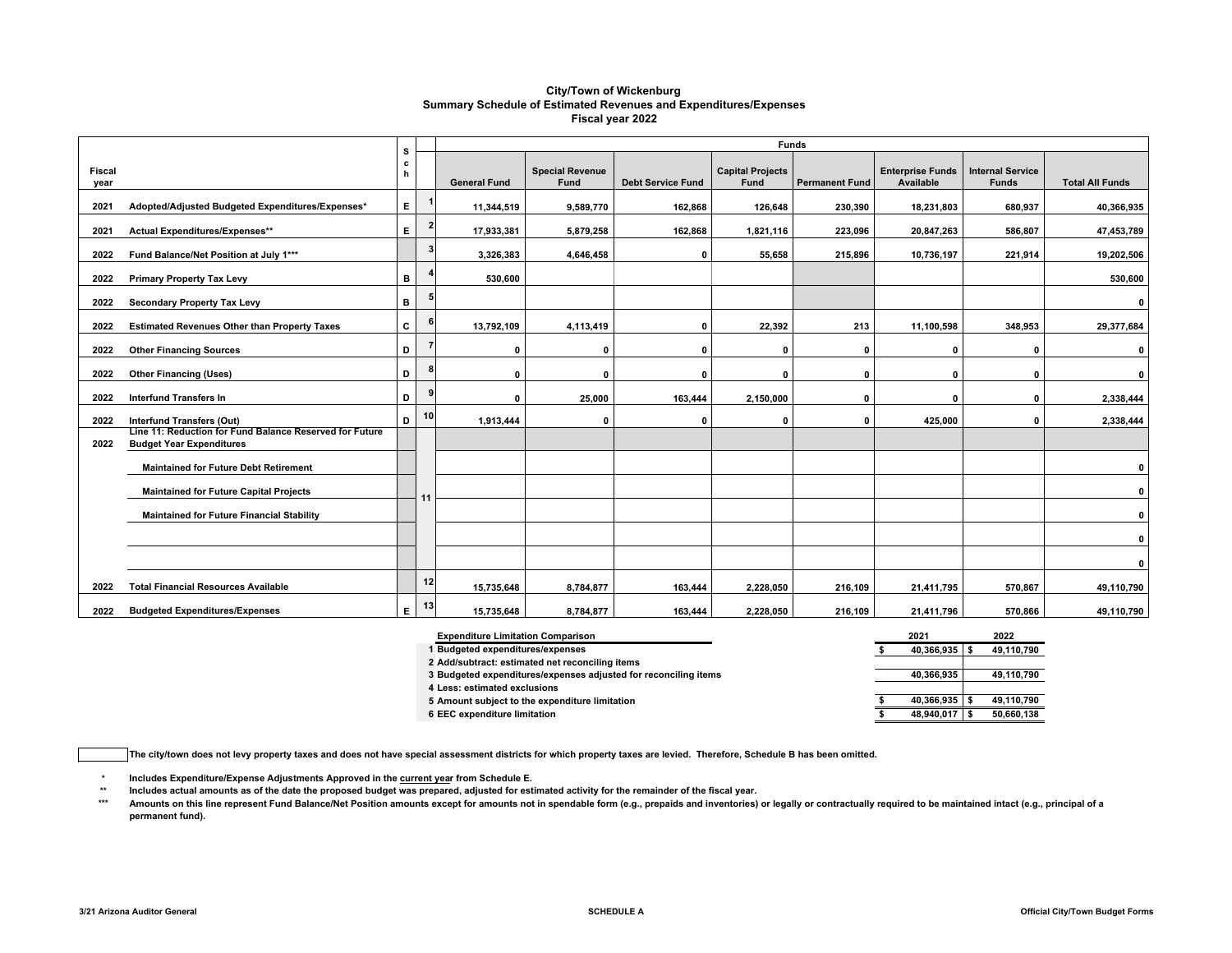# **City/Town of Wickenburg Tax Levy and Tax Rate Information Fiscal year 2022**

|                                                                                                                                                                                         | 2021             | 2022          |
|-----------------------------------------------------------------------------------------------------------------------------------------------------------------------------------------|------------------|---------------|
| 1. Maximum allowable primary property tax levy.<br>A.R.S. §42-17051(A)                                                                                                                  | \$<br>678,533 \$ | 731,808       |
| 2. Amount received from primary property taxation in<br>the current year in excess of the sum of that year's<br>maximum allowable primary property tax levy.<br>A.R.S. §42-17102(A)(18) | \$               |               |
|                                                                                                                                                                                         |                  |               |
| 3. Property tax levy amounts<br>A. Primary property taxes<br>Property tax judgment                                                                                                      | \$<br>482,942    | \$<br>530,600 |
| <b>B.</b> Secondary property taxes                                                                                                                                                      |                  |               |
| Property tax judgment                                                                                                                                                                   |                  |               |
| C. Total property tax levy amounts                                                                                                                                                      | \$<br>482,942    | 530,600       |
| 4. Property taxes collected*<br>A. Primary property taxes                                                                                                                               |                  |               |
| (1) Current year's levy                                                                                                                                                                 | \$<br>482,942    |               |
| (2) Prior years' levies                                                                                                                                                                 | 15,000           |               |
| (3) Total primary property taxes                                                                                                                                                        | \$<br>497,942    |               |
| B. Secondary property taxes<br>(1) Current year's levy                                                                                                                                  | \$               |               |
| (2) Prior years' levies                                                                                                                                                                 |                  |               |
| (3) Total secondary property taxes                                                                                                                                                      | \$               |               |
| C. Total property taxes collected                                                                                                                                                       | \$<br>497,942    |               |
| 5. Property tax rates                                                                                                                                                                   |                  |               |
| A. City/Town tax rate                                                                                                                                                                   |                  |               |
| (1) Primary property tax rate                                                                                                                                                           | 0.5000           | 0.5000        |
| Property tax judgment                                                                                                                                                                   |                  |               |
| $(2)$ Secondary property tax rate                                                                                                                                                       |                  |               |
| Property tax judgment                                                                                                                                                                   |                  |               |
| (3) Total city/town tax rate                                                                                                                                                            | 0.5000           | 0.5000        |
| B. Special assessment district tax rates                                                                                                                                                |                  |               |

Secondary property tax rates—As of the date the proposed budget was prepared, the 0 special assessment districts for which secondary property taxes are levied. For information pertaining to these special assessment districts and their tax rates, please contact the city/town. city/town was operating

\* Includes actual property taxes collected as of the date the proposed budget was prepared, plus estimated property tax collections for the remainder of the fiscal year.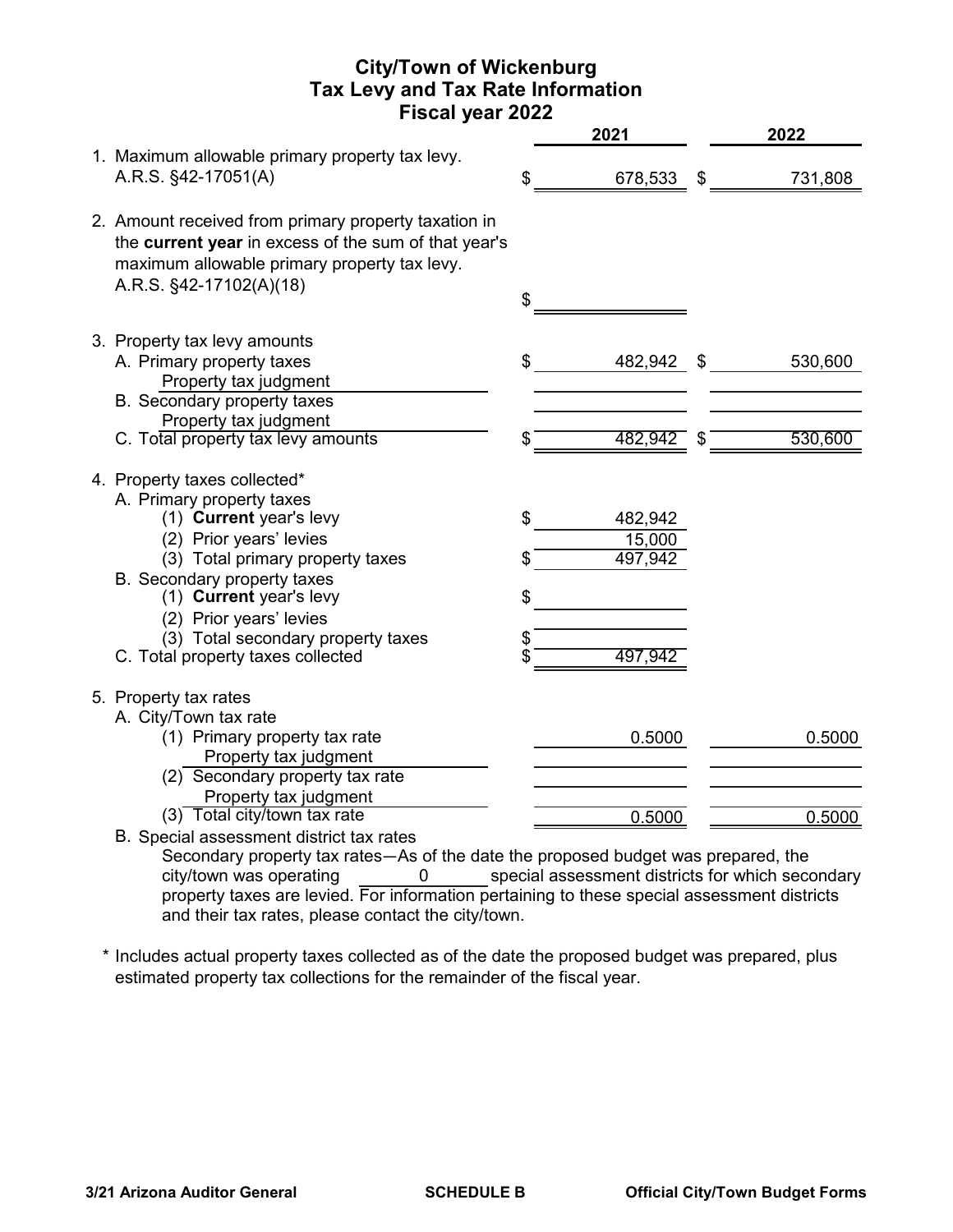### **City/Town of Wickenburg Revenues Other than Property Taxes Fiscal Year 2022**

| <b>Source of revenues</b>                   | <b>Estimated</b><br>revenues<br>2021 | Actual revenues*<br>2021 |      | <b>Estimated</b><br>revenues<br>2022 |
|---------------------------------------------|--------------------------------------|--------------------------|------|--------------------------------------|
| <b>General Fund</b>                         |                                      |                          |      |                                      |
| <b>Local taxes</b>                          |                                      |                          |      |                                      |
| Sales Tax                                   | \$<br>4,500,000 \$                   | 5,800,000 \$             |      | 5,800,000                            |
| <b>Licenses and permits</b>                 |                                      |                          |      |                                      |
| Occupational & Liquor Permits               | 55,850                               | 56,548                   |      | 56,548                               |
| <b>Other Permits</b>                        | 60,000                               | 410,000                  |      | 100,000                              |
| <b>Building Permit Fees</b>                 | 435,925                              | 1,104,919                |      | 850,000                              |
| Zoning & Subdivision Fees                   | 6,000                                | 36,523                   |      | 10,000                               |
| Intergovernmental                           |                                      |                          |      |                                      |
| Auto Lieu                                   | 366,067                              | 366,067                  |      | 375,257                              |
| State Sales (TPT)                           | 833,254                              | 833,254                  |      | 950,125                              |
| State Income                                | 1,138,689                            | 1,138,689                |      | 1,055,812                            |
| Intergovernmental Grants                    | 79,340                               | 79,340                   |      | 79,340                               |
| Fire IGA                                    | 477,386                              | 652,833                  |      | 464,164                              |
| Law Enforcement                             | 5,716                                | 44,380                   |      | 44,178                               |
| <b>Charges for services</b>                 |                                      |                          |      |                                      |
| <b>Administrative Fees</b>                  | 1,151,786                            | 1,151,786                |      | 1,085,440                            |
| Parks & Recreation                          | 21,769                               | 61,217                   |      | 61,217                               |
| Library                                     | 5,319                                | 3,409                    |      | 3,409                                |
| <b>Staff &amp; Equipment Reimbursements</b> | 2,725                                | 1.849                    |      | 1,849                                |
| <b>Misc Contracted Services</b>             | 70,000                               | 78,382                   |      | 60,000                               |
| <b>Fines and forfeits</b>                   |                                      |                          |      |                                      |
| Court                                       | 148,823                              | 128,612                  |      | 128,612                              |
| <b>Interest on investments</b>              |                                      |                          |      |                                      |
| <b>LGIP</b>                                 | 190,788                              | 14,652                   |      | 14,652                               |
| In-lieu property taxes                      |                                      |                          |      |                                      |
| Cable Agreement                             | 35,500                               | 43,773                   |      | 43,773                               |
| Pole Attachment                             | 7,970                                | 7,970                    |      | 7,970                                |
| Southwest Gas                               | 20,115                               | 19,183                   |      | 19,183                               |
| <b>APS</b>                                  | 142,607                              | 152,232                  |      | 152,232                              |
| <b>Contributions</b>                        |                                      |                          |      |                                      |
| <b>Voluntary Contributions</b>              | 2,000                                | 59,242                   |      | 2,266,900                            |
| <b>Miscellaneous</b>                        |                                      |                          |      |                                      |
| Rentals                                     | 31,780                               | 33,334                   |      | 33,334                               |
| <b>Surplus Property</b>                     | 1,000                                | 2,680                    |      | 1,000                                |
| Miscellaneous                               | 71,512                               | 555,864                  |      | $\overline{127}, 113$                |
| Total General Fund \$                       | 9,861,921                            | \$<br>12,836,739         | - \$ | 13,792,109                           |

 \* Includes actual revenues recognized on the modified accrual or accrual basis as of the date the proposed budget was prepared, plus estimated revenues for the remainder of the fiscal year.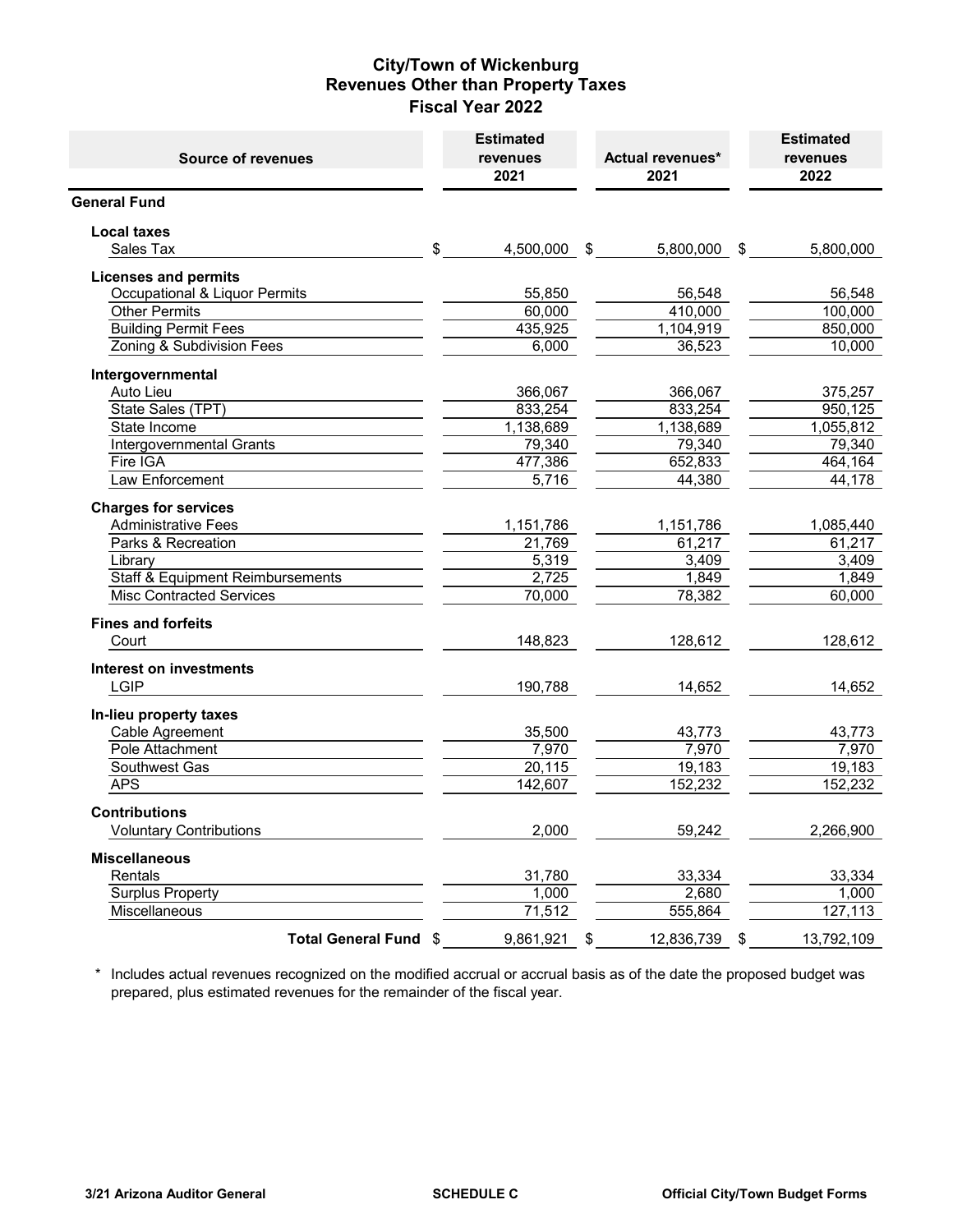# **City/Town of Wickenburg Revenues Other than Property Taxes Fiscal Year 2022**

| <b>Source of revenues</b>               | <b>Estimated</b><br>revenues<br>2021 | <b>Actual revenues*</b><br>2021 | <b>Estimated</b><br>revenues<br>2022 |
|-----------------------------------------|--------------------------------------|---------------------------------|--------------------------------------|
| <b>Special Revenue Funds</b>            |                                      |                                 |                                      |
| Highway User Revenue Fund               | \$<br>860,084                        | \$<br>838,458                   | \$<br>1,213,303                      |
| Vulture Mine Rd Tax Fund                | 510,728                              | 513,440                         | 513,440                              |
| Bed Tax Fund                            | 201,973                              | 168,115                         | 167,234                              |
| <b>Destination Marketing Fund</b>       |                                      |                                 | 75,000                               |
| Local Transportation Assistance Fund II | 46,356                               | 50,356                          | 50,356                               |
| Grants                                  | 2,000,000                            | 28,500                          | 1,865,991                            |
| <b>Cares Act Grants Fund</b>            |                                      |                                 |                                      |
| Cemetery                                | 18,522                               | 28,317                          | 28,317                               |
| Court J.C.E.F.                          | 3,290                                | 2,454                           | 2,454                                |
| Fill the Gap                            | 1,994                                | 1,046                           | 1,047                                |
| Local Court Enhancement                 | 13,088                               | 13,601                          | 13,601                               |
| <b>GOHS</b>                             | 10,000                               | 60,000                          | 133,120                              |
| <b>Public Safety Equipment</b>          | 3,020                                | 2,551                           | 2,551                                |
| <b>Attorney General Armor</b>           | 5,000                                | 32,968                          | 5,000                                |
| Library Reciprocal Fund                 |                                      |                                 |                                      |
| Adopt A Tree                            | 15,000                               | 805                             | 2,005                                |
| <b>RICO</b>                             | 60,518                               | 11,000                          | 20,000                               |
| Police Holding Fund                     | 20,000                               | 2,000                           | 20,000                               |
| Total Special Revenue Funds \$          | 3,769,573                            | \$<br>1,753,611                 | \$<br>4,113,419                      |

 \* Includes actual revenues recognized on the modified accrual or accrual basis as of the date the proposed budget was prepared, plus estimated revenues for the remainder of the fiscal year.

#### **Debt Service Funds**

| Kerkes WIFA                      |         |      |        |        |
|----------------------------------|---------|------|--------|--------|
| Total Debt Service Funds \$      |         |      |        |        |
| <b>Capital Projects Funds</b>    |         |      |        |        |
| Capital Improvement              | 125,000 | - \$ |        |        |
| Dev Fee Water                    |         |      | 54     |        |
| Dev Fee P&R                      |         |      |        |        |
| <b>Constellation &amp; Rodeo</b> | 34,752  |      | 22,524 | 22,392 |
| Total Capital Projects Funds \$  | 159,752 |      | 22,578 | 22,392 |

 \* Includes actual revenues recognized on the modified accrual or accrual basis as of the date the proposed budget was prepared, plus estimated revenues for the remainder of the fiscal year.

#### **Permanent Funds**

| <b>Retirement Fund</b> |                              | FAT  |  | ດ 4 ດ |
|------------------------|------------------------------|------|--|-------|
|                        | <b>Total Permanent Funds</b> | .540 |  | ດ 4 ດ |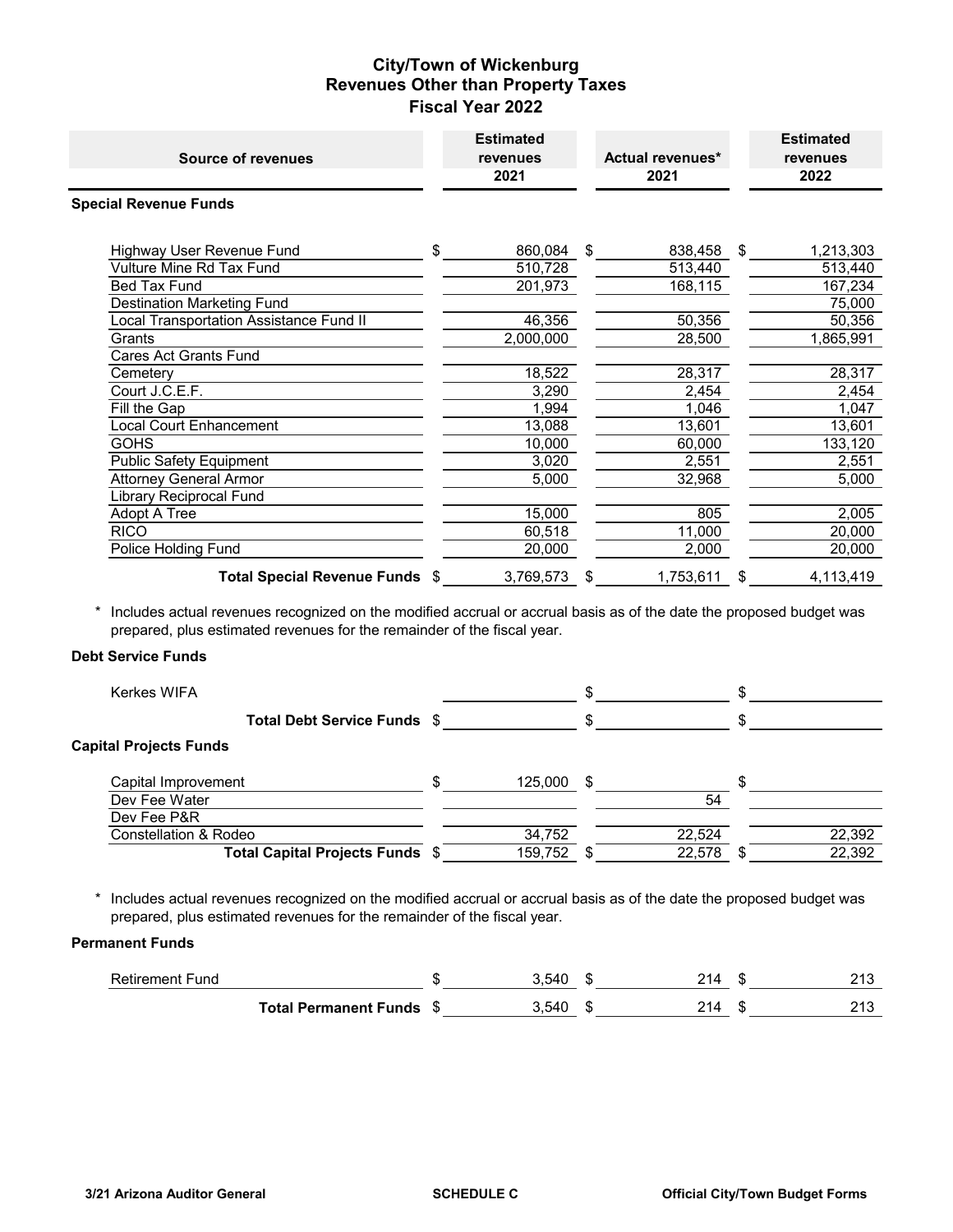# **City/Town of Wickenburg Revenues Other than Property Taxes Fiscal Year 2022**

| Source of revenues        |     | <b>Estimated</b><br><b>revenues</b><br>2021 |      | Actual revenues*<br>2021 | <b>Estimated</b><br>revenues<br>2022 |
|---------------------------|-----|---------------------------------------------|------|--------------------------|--------------------------------------|
| <b>Enterprise Funds</b>   |     |                                             |      |                          |                                      |
| Water 1                   | \$. | 2,553,112                                   | - \$ | 2,303,067                | \$<br>2,000,670                      |
| Water 2 (WR)              |     | 591,960                                     |      | 587,893                  | 994,826                              |
| Electric                  |     | 2,587,606                                   |      | 2,727,187                | 2,665,246                            |
| Sanitation                |     | 936,059                                     |      | 1,097,161                | 1,096,628                            |
| Wastewater 1              |     | 1,379,587                                   |      | 1,423,170                | 1,422,885                            |
| Wastewater 2 (WR)         |     | 1,556,448                                   |      | 2,246,891                | 2,379,052                            |
| Airport                   |     | 821,352                                     |      | 389,435                  | 541,291                              |
| Total Enterprise Funds \$ |     | 10,426,124                                  | S.   | 10,774,804               | \$<br>11,100,598                     |

 \* Includes actual revenues recognized on the modified accrual or accrual basis as of the date the proposed budget was prepared, plus estimated revenues for the remainder of the fiscal year.

#### **Internal Service Funds**

| Maintenance Shop                    | 164.684    | 161,059    | 173,639           |
|-------------------------------------|------------|------------|-------------------|
| Fuel Facility                       | 237,830    | 175,314    | 175,314           |
| <b>Total Internal Service Funds</b> | 402.514    | 336.373    | 348,953           |
| <b>Total all Funds</b>              | 24,623,424 | 25,724,319 | <u>29,377,684</u> |

 \* Includes actual revenues recognized on the modified accrual or accrual basis as of the date the proposed budget was prepared, plus estimated revenues for the remainder of the fiscal year.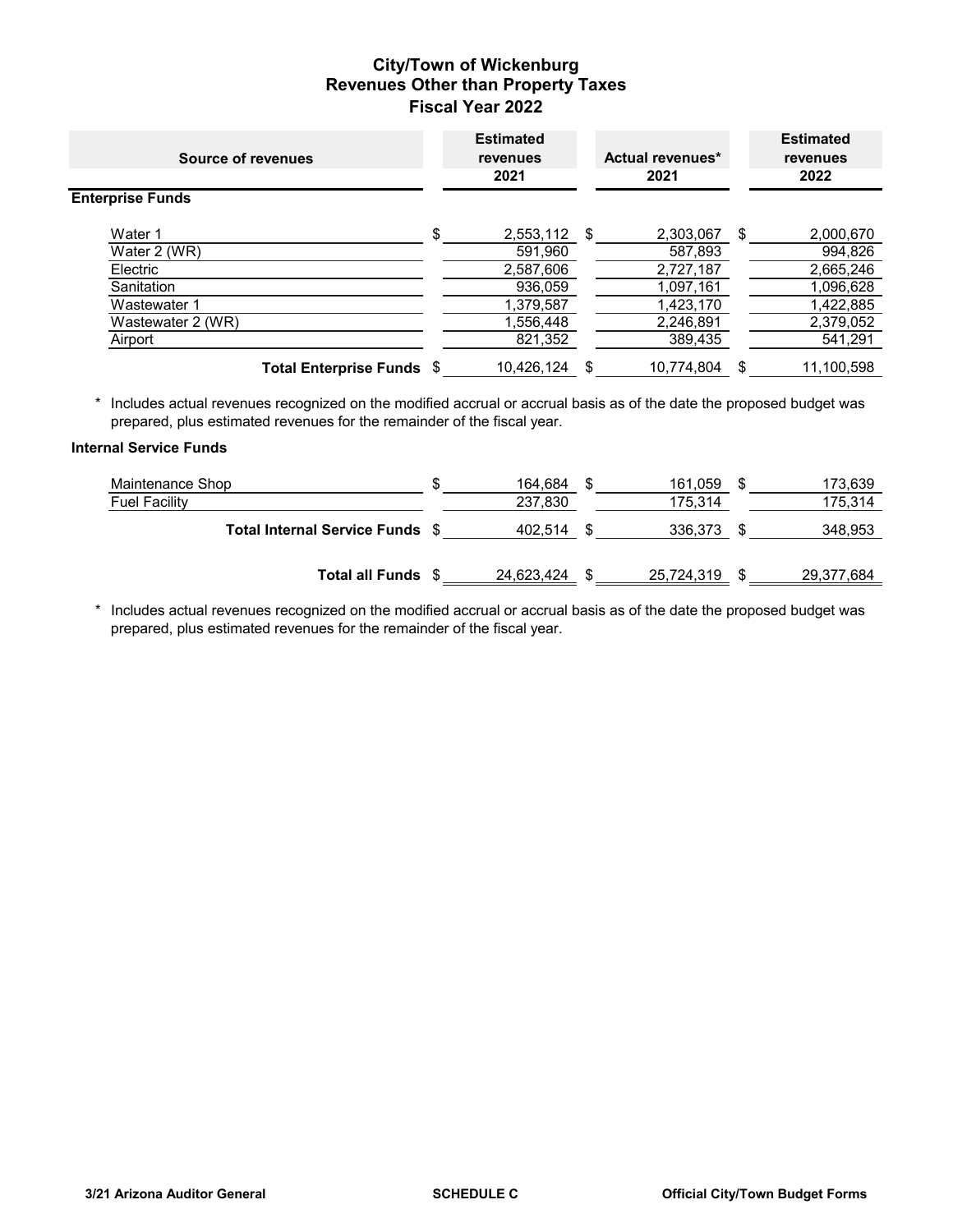# **City/Town of Wickenburg Other Financing Sources/(Uses) and Interfund Transfers Fiscal year 2022**

|                                                                                                                                                                                                                                                                                                                                                                                               |               | <b>Other financing</b><br>2022 |               |                            |               | <b>Interfund transfers</b><br>2022 |               |           |  |
|-----------------------------------------------------------------------------------------------------------------------------------------------------------------------------------------------------------------------------------------------------------------------------------------------------------------------------------------------------------------------------------------------|---------------|--------------------------------|---------------|----------------------------|---------------|------------------------------------|---------------|-----------|--|
| <b>Fund</b>                                                                                                                                                                                                                                                                                                                                                                                   |               | <b>Sources</b>                 |               | $\overline{(\text{Uses})}$ |               | $\ln$ and $\ln$                    |               | (Out)     |  |
| <b>General Fund</b>                                                                                                                                                                                                                                                                                                                                                                           |               |                                |               |                            |               |                                    |               |           |  |
| <b>General Services</b>                                                                                                                                                                                                                                                                                                                                                                       |               |                                |               |                            |               |                                    |               |           |  |
|                                                                                                                                                                                                                                                                                                                                                                                               |               |                                |               |                            |               |                                    |               |           |  |
| <b>Total General Fund</b> $\frac{2}{3}$ $\frac{2}{3}$ $\frac{2}{3}$ $\frac{2}{3}$ $\frac{2}{3}$ $\frac{2}{3}$ $\frac{1}{3}$ ,444<br><b>Special Revenue Funds</b>                                                                                                                                                                                                                              |               |                                |               |                            |               |                                    |               |           |  |
| $\frac{1}{2}$ $\frac{1}{2}$ $\frac{1}{2}$ $\frac{1}{2}$ $\frac{1}{2}$ $\frac{1}{2}$ $\frac{1}{2}$ $\frac{1}{2}$ $\frac{1}{2}$ $\frac{1}{2}$ $\frac{1}{2}$ $\frac{1}{2}$ $\frac{1}{2}$ $\frac{1}{2}$ $\frac{1}{2}$ $\frac{1}{2}$ $\frac{1}{2}$ $\frac{1}{2}$ $\frac{1}{2}$ $\frac{1}{2}$ $\frac{1}{2}$ $\frac{1}{2}$<br><b>HURF</b><br>Library Reciprocal                                      |               |                                |               |                            |               |                                    |               |           |  |
|                                                                                                                                                                                                                                                                                                                                                                                               |               |                                |               |                            |               |                                    |               |           |  |
| Total Special Revenue Funds $\sqrt[6]{\hspace{1cm}}$ $\sqrt[6]{\hspace{1cm}}$ $\sqrt[6]{\hspace{1cm}}$ $\sqrt[6]{\hspace{1cm}}$ $\sqrt[6]{\hspace{1cm}}$ $\sqrt[6]{\hspace{1cm}}$ $\sqrt[6]{\hspace{1cm}}$ $\sqrt[6]{\hspace{1cm}}$ $\sqrt[6]{\hspace{1cm}}$ $\sqrt[6]{\hspace{1cm}}$ $\sqrt[6]{\hspace{1cm}}$ $\sqrt[6]{\hspace{1cm}}$ $\sqrt[6]{\hspace{1cm}}$<br><b>Debt Service Funds</b> |               |                                |               |                            |               |                                    |               |           |  |
| $\sim$ \$ $\sim$ \$ $\sim$ \$ $\sim$ \$ $\sim$ 163,444 \$<br>Kerkes WIFA                                                                                                                                                                                                                                                                                                                      |               |                                |               |                            |               |                                    |               |           |  |
| Total Debt Service Funds $\sqrt[6]{\qquad \qquad}$ $\sqrt[6]{\qquad \qquad}$ $\sqrt[6]{\qquad \qquad}$ $\sqrt[6]{\qquad \qquad}$ $\sqrt[6]{\qquad \qquad}$ $\sqrt[6]{\qquad \qquad}$                                                                                                                                                                                                          |               |                                |               |                            |               |                                    |               |           |  |
| <b>Capital Projects Funds</b><br>Capital Improvements                                                                                                                                                                                                                                                                                                                                         |               |                                |               |                            |               |                                    |               |           |  |
|                                                                                                                                                                                                                                                                                                                                                                                               |               |                                |               |                            |               |                                    |               |           |  |
| Total Capital Projects Funds $\sqrt[6]{\hspace{2cm}}$ $\sqrt[6]{\hspace{2cm}}$ $\sqrt[6]{\hspace{2cm}}$ $\sqrt[6]{\hspace{2cm}}$ $\sqrt[6]{\hspace{2cm}}$ $\sqrt[6]{\hspace{2cm}}$ $\sqrt[6]{\hspace{2cm}}$ $\sqrt[6]{\hspace{2cm}}$ $\sqrt[6]{\hspace{2cm}}$ $\sqrt[6]{\hspace{2cm}}$ $\sqrt[6]{\hspace{2cm}}$<br><b>Permanent Funds</b>                                                     |               |                                |               |                            |               |                                    |               |           |  |
|                                                                                                                                                                                                                                                                                                                                                                                               |               |                                |               |                            |               |                                    |               |           |  |
| Total Permanent Funds \$                                                                                                                                                                                                                                                                                                                                                                      |               |                                |               |                            |               | $\overline{\text{S}}$              |               |           |  |
| <b>Enterprise Funds</b><br><b>Electric Fund</b>                                                                                                                                                                                                                                                                                                                                               | $\frac{1}{2}$ |                                | $\frac{1}{2}$ |                            | $\frac{1}{2}$ |                                    | \$            | 400,000   |  |
| Sanitation Fund<br><b>Airport Fund</b>                                                                                                                                                                                                                                                                                                                                                        |               |                                |               |                            |               |                                    |               | 25,000    |  |
| Total Enterprise Funds \$                                                                                                                                                                                                                                                                                                                                                                     |               |                                | $\frac{1}{2}$ |                            | \$            |                                    | \$            | 425,000   |  |
| <b>Internal Service Funds</b><br>Maintenance Shop                                                                                                                                                                                                                                                                                                                                             |               | $\frac{1}{\sqrt{2}}$           |               | $\frac{1}{2}$              |               | $\frac{1}{2}$                      | $\frac{1}{2}$ |           |  |
| Total Internal Service Funds \$                                                                                                                                                                                                                                                                                                                                                               |               |                                | $\frac{1}{2}$ |                            | \$            |                                    | \$            |           |  |
| Total all Funds \$                                                                                                                                                                                                                                                                                                                                                                            |               |                                | $\frac{1}{2}$ |                            | \$            | 2,338,444                          | \$            | 2,338,444 |  |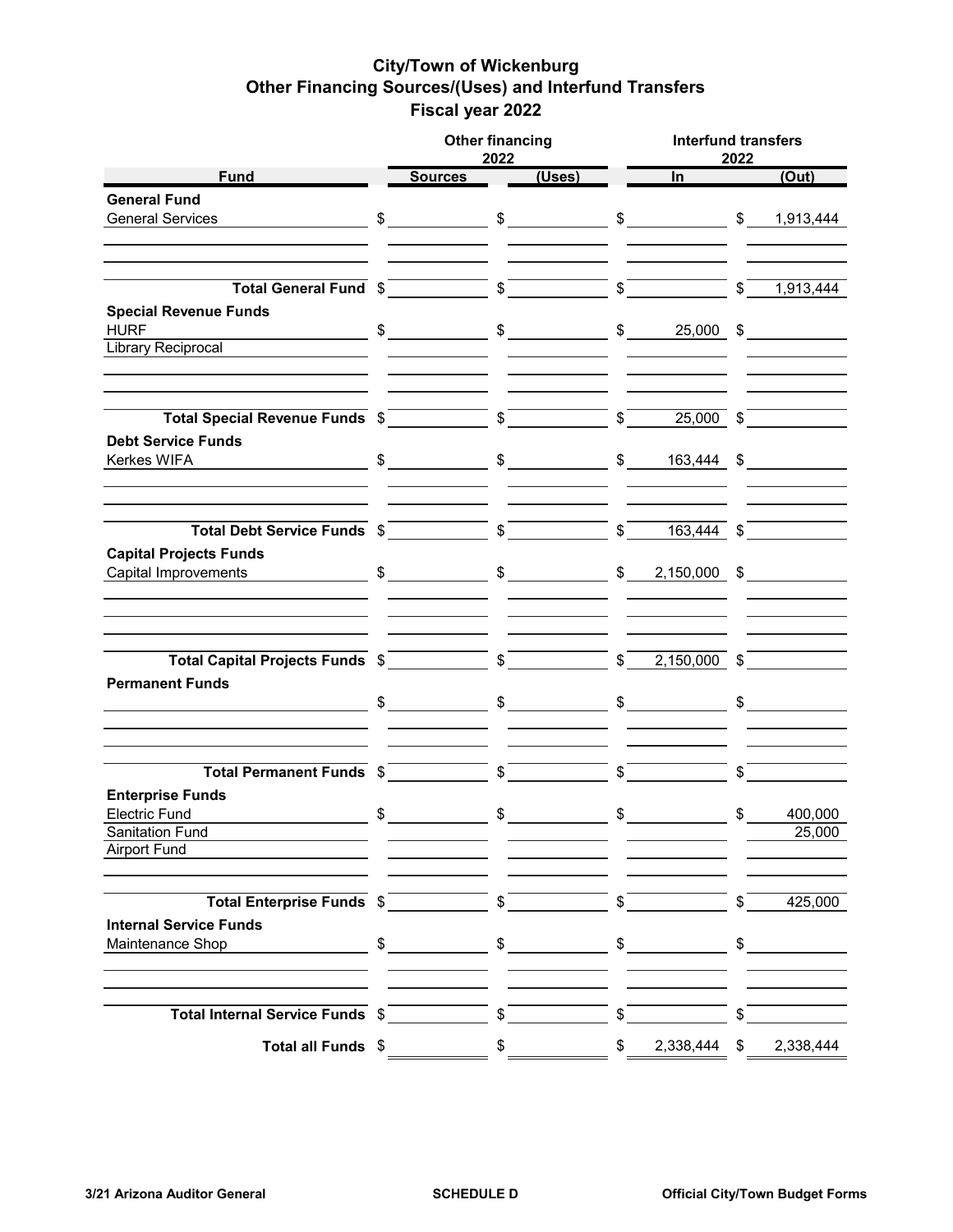### **Expenditures/Expenses by Fund Fiscal year 2022 City/Town of Wickenburg**

| <b>Fund/Department</b>                   | <b>Adopted</b><br><b>Budgeted</b><br>Expenditures/<br><b>Expenses</b><br>2021 | Expenditure/<br><b>Expense</b><br>adjustments<br>approved<br>2021 | <b>Actual</b><br>Expenditures/<br>Expenses*<br>2021 | <b>Budgeted</b><br><b>Expenditures/</b><br><b>Expenses</b><br>2022 |
|------------------------------------------|-------------------------------------------------------------------------------|-------------------------------------------------------------------|-----------------------------------------------------|--------------------------------------------------------------------|
| <b>General Fund</b>                      |                                                                               |                                                                   |                                                     |                                                                    |
| \$<br>Finance                            | 525,957 \$                                                                    | $(5,480)$ \$                                                      | 531,437                                             | \$<br>638,555                                                      |
| <b>General Services</b>                  | 483,872                                                                       | (1, 851)                                                          | 485,723                                             | 569,583                                                            |
| <b>Town Manager</b>                      | 442,995                                                                       | (7, 779)                                                          | 450,774                                             | 612,467                                                            |
| <b>Town Clerk</b>                        | 204,132                                                                       | 10,862                                                            | 193,270                                             | 180,603                                                            |
| <b>Town Court</b>                        | 271,977                                                                       | 1,482                                                             | 270,495                                             | 288,139                                                            |
| Town Attorney                            | 201,000                                                                       | 10,382                                                            | 190,618                                             | 190,618                                                            |
| Recreation                               | 418,708                                                                       | 75,779                                                            | 342,929                                             | 367,784                                                            |
| Library                                  | 219,257                                                                       | 12,100                                                            | 207,157                                             | 228,076                                                            |
| Parks & Facility Maintenance             | 1,016,987                                                                     | 60,781                                                            | 956,206                                             | 1,128,545                                                          |
| <b>Community Development</b>             | 410,119                                                                       | (51, 170)                                                         | 461,289                                             | 615,281                                                            |
| <b>Public Works Admin</b>                | 259,875                                                                       | (12, 156)                                                         | 272,031                                             | 386,127                                                            |
| Police                                   | 3,239,113                                                                     | (3,807,923)                                                       | 7,047,036                                           | 3,183,420                                                          |
| Fire                                     | 2,464,635                                                                     | (727, 148)                                                        | 3,191,783                                           | 5,034,801                                                          |
| Contingency/Reserves                     | 4,480,323                                                                     | 1,147,690                                                         | 3,332,633                                           | 2,311,649                                                          |
| Total General Fund \$                    | 14,638,950                                                                    | \$<br>$(3,294,431)$ \$                                            | 17,933,381                                          | \$<br>15,735,648                                                   |
| <b>Special Revenue Funds</b>             |                                                                               |                                                                   |                                                     |                                                                    |
| Contingency                              | 4,379,273 \$                                                                  | $(267, 185)$ \$                                                   | 4,646,458 \$                                        | 4,753,900                                                          |
| Highway User Revenue Fund                | 926,221                                                                       | 56,664                                                            | 869,557                                             | 1,546,682                                                          |
| Vulture Mine Rd Tax Fund                 |                                                                               |                                                                   |                                                     |                                                                    |
| <b>Bed Tax Fund</b>                      | 197,239                                                                       | 66,222                                                            | 131,017                                             | 167,517                                                            |
| <b>Destination Marketing Fund</b>        |                                                                               |                                                                   |                                                     | 75,000                                                             |
| Local Transportation Assistance Fur      | 46,356                                                                        | (4,000)                                                           | 50,356                                              | 50,356                                                             |
| Grants                                   | 2,000,000                                                                     | 1,971,500                                                         | 28,500                                              | 1,865,991                                                          |
| <b>Cares Act Grants</b>                  |                                                                               |                                                                   |                                                     |                                                                    |
| Cemetery                                 | 40,208                                                                        | 24,997                                                            | 15,211                                              | 15,211                                                             |
| Court J.C.E.F.                           | 5,000                                                                         |                                                                   | 5,000                                               | 20,500                                                             |
| Fill the Gap                             | 6,000                                                                         |                                                                   | 6,000                                               | 9,000                                                              |
| <b>Local Court Enhancement</b>           | 600                                                                           | (3,000)                                                           | 3,600                                               | 16,000                                                             |
| <b>GOHS</b>                              | 10,000                                                                        | (50,000)                                                          | 60,000                                              | 133,120                                                            |
| <b>Public Safety Equipment</b>           | 7,000                                                                         |                                                                   | 7,000                                               | 5,000                                                              |
| <b>Attorney General Armor</b>            | 5,000                                                                         | (18, 958)                                                         | 23,958                                              | 9,000                                                              |
| Library Reciprocal Fund                  | 600                                                                           | 600                                                               |                                                     | 80,600                                                             |
| Adopt A Tree                             | 15,000                                                                        | 8,483                                                             | 6,517                                               | 2,000                                                              |
| <b>RICO</b>                              | 60,516                                                                        | 49,432                                                            | 11,084                                              | 20,000                                                             |
| Police Holding Fund                      | 35,501                                                                        | 20,501                                                            | 15,000                                              | 15,000                                                             |
| <b>Total Special Revenue Funds</b><br>\$ | 7,734,514                                                                     | \$<br>1,855,256                                                   | \$<br>5,879,258                                     | \$<br>8,784,877                                                    |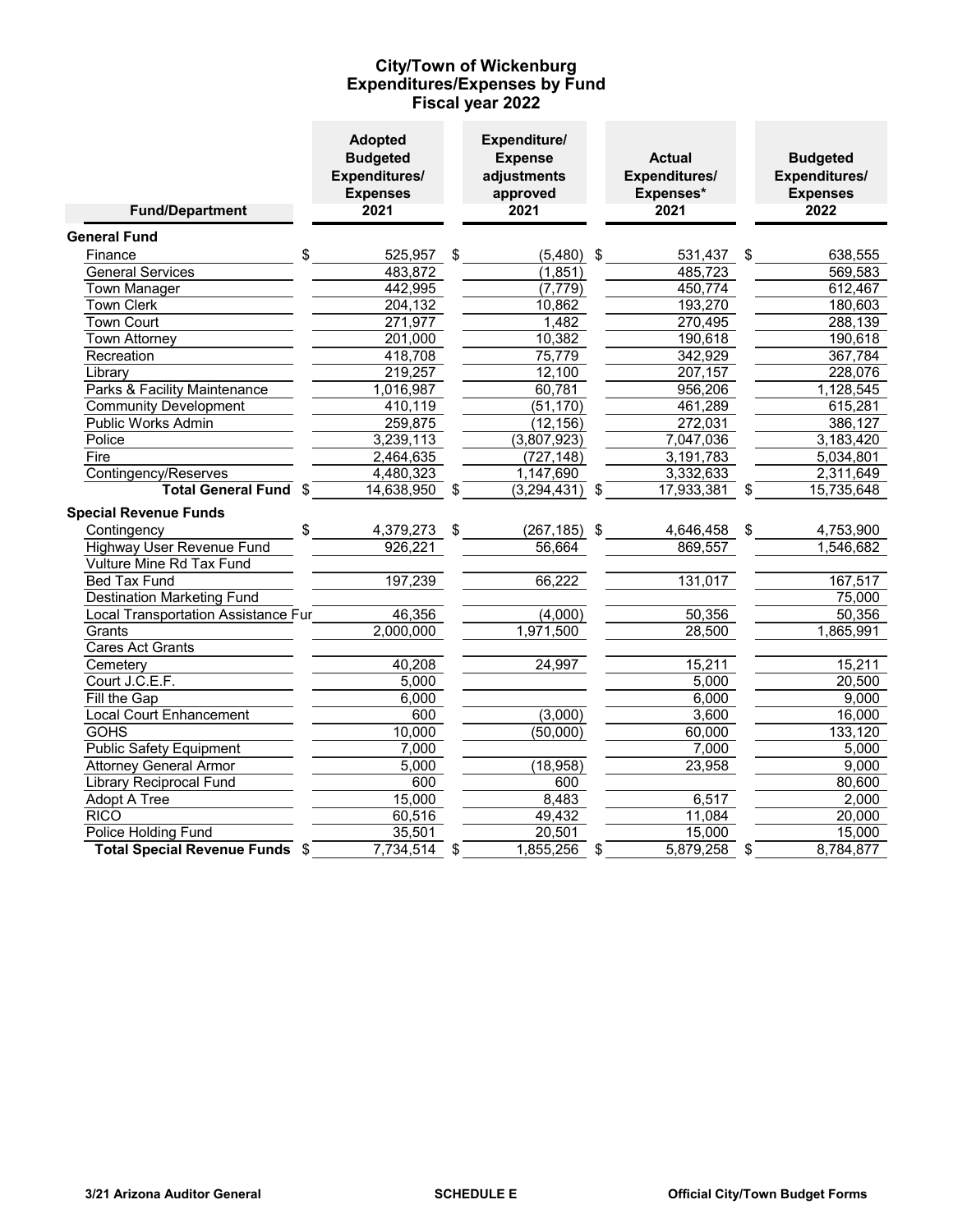### **Expenditures/Expenses by Fund Fiscal year 2022 City/Town of Wickenburg**

| <b>Fund/Department</b>                | <b>Adopted</b><br><b>Budgeted</b><br>Expenditures/<br><b>Expenses</b><br>2021 |                           | Expenditure/<br><b>Expense</b><br>adjustments<br>approved<br>2021 | <b>Actual</b><br>Expenditures/<br>Expenses*<br>2021 |               | <b>Budgeted</b><br>Expenditures/<br><b>Expenses</b><br>2022 |
|---------------------------------------|-------------------------------------------------------------------------------|---------------------------|-------------------------------------------------------------------|-----------------------------------------------------|---------------|-------------------------------------------------------------|
|                                       |                                                                               |                           |                                                                   |                                                     |               |                                                             |
| <b>Debt Service Funds</b>             |                                                                               |                           |                                                                   |                                                     |               |                                                             |
| \$<br>Contingency<br>Kerkes WIFA      | 162,868                                                                       | \$                        |                                                                   | 162,868                                             | \$            | 163,444                                                     |
| \$<br><b>Total Debt Service Funds</b> |                                                                               | \$                        |                                                                   |                                                     | \$            | 163,444                                                     |
|                                       | 162,868                                                                       |                           |                                                                   | 162,868                                             |               |                                                             |
| <b>Capital Projects Funds</b>         |                                                                               |                           |                                                                   |                                                     |               |                                                             |
| Contingency<br>\$                     | 50,638                                                                        | \$                        | $(5,020)$ \$                                                      | 55,658                                              | \$            | 132,600                                                     |
| Capital Improvement                   | 814,052                                                                       |                           | (848, 869)                                                        | 1,662,921                                           |               | 2,058,109                                                   |
| Dev Fee Water                         | 65,664                                                                        |                           | (13, 232)                                                         | 78,896                                              |               |                                                             |
| Constellation & Rodeo                 | 43,528                                                                        |                           | 19,887                                                            | $\overline{2}3,641$                                 |               | 37,341                                                      |
| Total Capital Projects Funds \$       | 973,882                                                                       | \$                        | $(847, 234)$ \$                                                   | $1,821,116$ \$                                      |               | 2,228,050                                                   |
| <b>Permanent Funds</b>                |                                                                               |                           |                                                                   |                                                     |               |                                                             |
| Contingency                           | 219,543                                                                       | \$                        | 3,647                                                             | \$<br>215,896                                       | $\sqrt[6]{2}$ | 208,909                                                     |
| Retirement                            | 7,200                                                                         |                           |                                                                   | 7,200                                               |               | 7,200                                                       |
| <b>Total Permanent Funds</b><br>\$    | 226,743                                                                       | $\boldsymbol{\mathsf{S}}$ | 3,647                                                             | \$<br>$223,096$ \$                                  |               | $\overline{216, 109}$                                       |
| <b>Enterprise Funds</b>               |                                                                               |                           |                                                                   |                                                     |               |                                                             |
| Water 1 Fund<br>\$                    | 3,042,744                                                                     | \$                        | 1,053,741                                                         | \$<br>1,989,003                                     | \$            | 2,149,165                                                   |
| Water 1 Contingency/Reserves          | 1,934,770                                                                     |                           | (1,097,059)                                                       | 3,031,829                                           |               | 2,883,334                                                   |
| Water 2 (WR) Fund                     | 514,937                                                                       |                           | (7, 483)                                                          | 522,420                                             |               | 935,606                                                     |
| Water 2 (WR) Contingency/Reserve      | 545,499                                                                       |                           | (99, 618)                                                         | 645,117                                             |               | 704,337                                                     |
| <b>Electric Fund</b>                  | 3,554,076                                                                     |                           | (114, 844)                                                        | 3,668,920                                           |               | 2,487,793                                                   |
| Electric - Contingency/Reserves       | 2,155,926                                                                     |                           | (444, 341)                                                        | 2,600,267                                           |               | 2,377,720                                                   |
| <b>Sanitation Fund</b>                | 1,117,488                                                                     |                           | (11, 956)                                                         | 1,129,444                                           |               | 910,897                                                     |
| Sanitation - Contingency/Reserves     | 492,683                                                                       |                           | (158, 034)                                                        | 650.717                                             |               | 811,448                                                     |
| Wastewater 1 Fund                     | 1,206,291                                                                     |                           | 28,653                                                            | 1,177,638                                           |               | 1,341,536                                                   |
| Wastewater 1 Contingency/Reserve      | 1,435,171                                                                     |                           | (21, 472)                                                         | 1,456,643                                           |               | 1,537,442                                                   |
| Wastewater 2 (WR) Fund                | 1,007,670                                                                     |                           | (229, 609)                                                        | 1,237,279                                           |               | 2,233,040                                                   |
| Wastewater 2 (WR) Contingency/Re      | 1,693,900                                                                     |                           | (608,712)                                                         | 2,302,612                                           |               | 2,448,624                                                   |
| <b>Airport Fund</b>                   | 837,162                                                                       |                           | 451,351                                                           | 385,811                                             |               | 549,990                                                     |
| Airport - Contingency/Reserves        | 1,216                                                                         |                           | (48, 347)                                                         | 49,563                                              |               | 40,864                                                      |
| <b>Total Enterprise Funds \$</b>      | 19,539,533                                                                    | \$                        | $(1,307,730)$ \$                                                  | $20,847,263$ \$                                     |               | 21,411,796                                                  |
| <b>Internal Service Funds</b>         |                                                                               |                           |                                                                   |                                                     |               |                                                             |
| \$<br>Contingency                     | 207,197                                                                       | \$                        | $(14, 716)$ \$                                                    | 221,913                                             | \$            | 113,649                                                     |
| Maintenance Shop                      | 187,809                                                                       |                           | 33,304                                                            | 154,505                                             |               | 215,328                                                     |
| <b>Fuel Facility</b>                  | 238,866                                                                       |                           | 28,477                                                            | 210,389                                             |               | 241,889                                                     |
| Total Internal Service Funds \$       | $633,872$ \$                                                                  |                           | $47,065$ \$                                                       | 586,807 \$                                          |               | 570,866                                                     |
| Total all Funds \$                    | 43,910,362                                                                    | \$                        | (3,543,427)                                                       | \$<br>47,453,789                                    | \$            | 49,110,790                                                  |

\* Includes actual expenditures/expenses recognized on the modified accrual or accrual basis as of the date the proposed budget was prepared, plus estimated expenditures/expenses for the remainder of the fiscal year.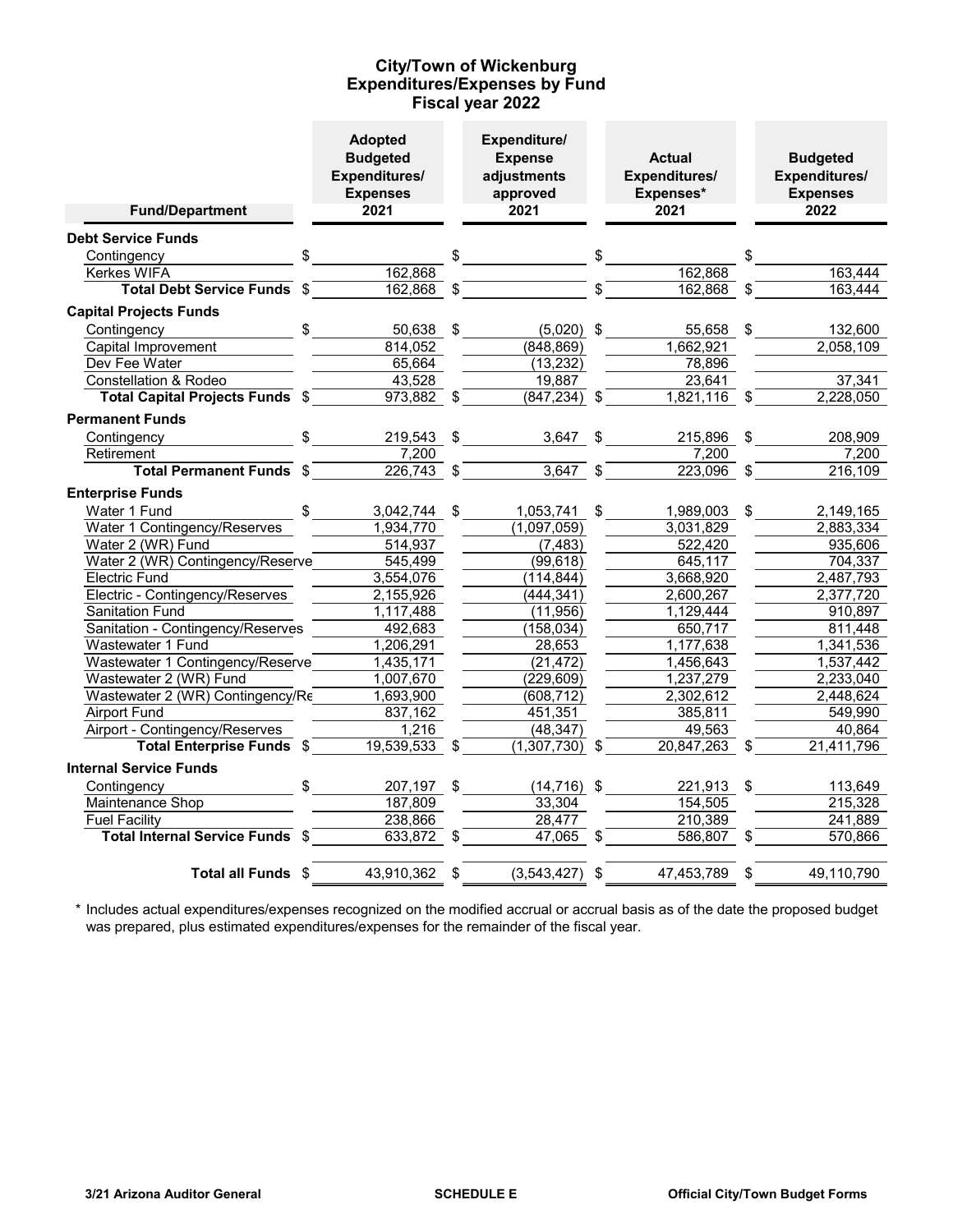### **Expenditures/Expenses by Department Fiscal year 2022 City/Town of Wickenburg**

|                                                               | <b>Adopted</b><br><b>Budgeted</b><br>Expenditures/<br><b>Expenses</b> |               | Expenditure/<br><b>Expense</b><br>adjustments<br>approved | <b>Actual</b><br>Expenditures/<br>Expenses* |               | <b>Budgeted</b><br>Expenditures/<br><b>Expenses</b> |
|---------------------------------------------------------------|-----------------------------------------------------------------------|---------------|-----------------------------------------------------------|---------------------------------------------|---------------|-----------------------------------------------------|
| Department/Fund                                               | 2021                                                                  |               | 2021                                                      | 2021                                        |               | 2022                                                |
| <b>General Operations</b>                                     |                                                                       |               |                                                           |                                             |               |                                                     |
| \$<br>Finance                                                 | 525,957                                                               | $\frac{1}{2}$ | $(5,480)$ \$                                              | 531,437 \$                                  |               | 638,555                                             |
| <b>General Services</b>                                       | 4,964,195                                                             |               | 1,145,839                                                 | 3,818,356                                   |               | 2,881,232                                           |
| Town Manager                                                  | 442,995                                                               |               | (7, 779)                                                  | 450,774                                     |               | 612,467                                             |
| Town Clerk                                                    | $\overline{20}$ 4,132                                                 |               | 10,862                                                    | 193,270                                     |               | 180,603                                             |
| Town Attorney                                                 | 201,000                                                               |               | 10,382                                                    | 190,618                                     |               | 190,618                                             |
| <b>Community Development</b>                                  | 410,119                                                               |               | (51, 170)                                                 | 461,289                                     |               | 615,281                                             |
| <b>Special Revenue Congtingencies</b>                         | 4,379,273                                                             |               | $(267, 185)$ \$                                           | 4,646,458 \$                                |               | $\sqrt{4}$ , 753, 900                               |
| <b>Destination Marketing Fund</b>                             |                                                                       |               |                                                           |                                             |               | 75,000                                              |
| Department Total \$                                           | $11,127,671$ \$                                                       |               | $835,469$ \$                                              | $\overline{10,292,202}$ \$                  |               | 9,947,656                                           |
| List Department:<br><b>Parks, Recreation &amp; Facilities</b> |                                                                       |               |                                                           |                                             |               |                                                     |
| Parks & Facility Maint<br>$\frac{2}{3}$                       | 1,016,987                                                             | \$            | 60,781                                                    | 956,206                                     |               | 1,128,545                                           |
| Recreation                                                    | 418,708                                                               |               | 75,779                                                    | 342,929                                     |               | 367,784                                             |
| Cemetery                                                      | 40,208                                                                |               | 24,997                                                    | 15,211                                      |               | 15,211                                              |
| Adopt A Tree                                                  | 15,000                                                                |               | 8,483                                                     | 6,517                                       |               | 2,000                                               |
| Constellation & Rodeo                                         | 43,528                                                                |               | 19,887                                                    | 23,641                                      |               | 37,341                                              |
| Department Total \$                                           | $1,534,431$ \$                                                        |               | 189,927 \$                                                | 1,344,504                                   | $\sqrt[6]{3}$ | 1,550,881                                           |
| List Department:<br>Library                                   |                                                                       |               |                                                           |                                             |               |                                                     |
| Library                                                       | $\frac{1}{2}$<br>219,257 \$                                           |               | 12,100                                                    | 207,157                                     |               | 228,076                                             |
| Library Reciprocal Fund                                       | 600                                                                   |               | 600                                                       |                                             |               | 80,600                                              |
| Department Total \$                                           | $\overline{219,857}$ \$                                               |               | $\overline{12,700}$ \$                                    | $\overline{207,157}$ \$                     |               | 308,676                                             |
| List Department:                                              |                                                                       |               |                                                           |                                             |               |                                                     |
| <b>Town Court</b>                                             |                                                                       |               |                                                           |                                             |               |                                                     |
| Town Court<br>\$                                              | 271,977                                                               | \$            | 1,482                                                     | 270,495                                     |               | 288,139                                             |
| Court J.C.E.F.                                                | 5,000                                                                 |               |                                                           | 5,000                                       |               | 20,500                                              |
| Fill the Gap                                                  | 6,000                                                                 |               |                                                           | 6,000                                       |               | 9,000                                               |
| Local Court Enhancement                                       | 600                                                                   |               | (3,000)                                                   | 3,600                                       |               | 16,000                                              |
| Department Total \$                                           | 283,577                                                               | \$            | $(1,518)$ \$                                              | 285,095                                     |               | 333,639                                             |
| List Department:                                              |                                                                       |               |                                                           |                                             |               |                                                     |
| <b>Police</b>                                                 |                                                                       |               |                                                           |                                             |               |                                                     |
| Police<br>\$                                                  | 3,239,113 \$                                                          |               | (3,807,923)                                               | 7,047,036                                   |               | 3,183,420                                           |
| <b>Cares Act Grants</b>                                       |                                                                       |               |                                                           |                                             |               |                                                     |
| <b>GOHS</b>                                                   | 10,000                                                                |               | (50,000)                                                  | 60,000                                      |               | 133,120                                             |
| <b>Public Safety Equipment</b>                                | 7,000                                                                 |               |                                                           | 7,000                                       |               | 5,000                                               |
| <b>Attorney General Armor</b>                                 | 5,000                                                                 |               | (18, 958)                                                 | 23,958                                      |               | 9,000                                               |
| <b>RICO</b>                                                   | 60,516                                                                |               | 49,432                                                    | 11,084                                      |               | 20,000                                              |
| Police Holding Fund                                           | 35,501                                                                |               | 20,501                                                    | 15,000                                      |               | 15,000                                              |
| Department Total \$                                           | 3,357,130                                                             | \$            | (3,806,948)                                               | \$<br>7,164,078                             | \$            | 3,365,540                                           |
| List Department:                                              |                                                                       |               |                                                           |                                             |               |                                                     |
| Fire                                                          |                                                                       |               |                                                           |                                             |               |                                                     |
| Fire<br>\$                                                    | 2,464,635                                                             | \$            | (727, 148)                                                | 3,191,783                                   |               | 5,034,801                                           |
| Department Total \$                                           | 2,464,635                                                             |               | $(727, 148)$ \$                                           |                                             |               | 5,034,801                                           |
|                                                               |                                                                       | S             |                                                           | 3,191,783                                   | \$            |                                                     |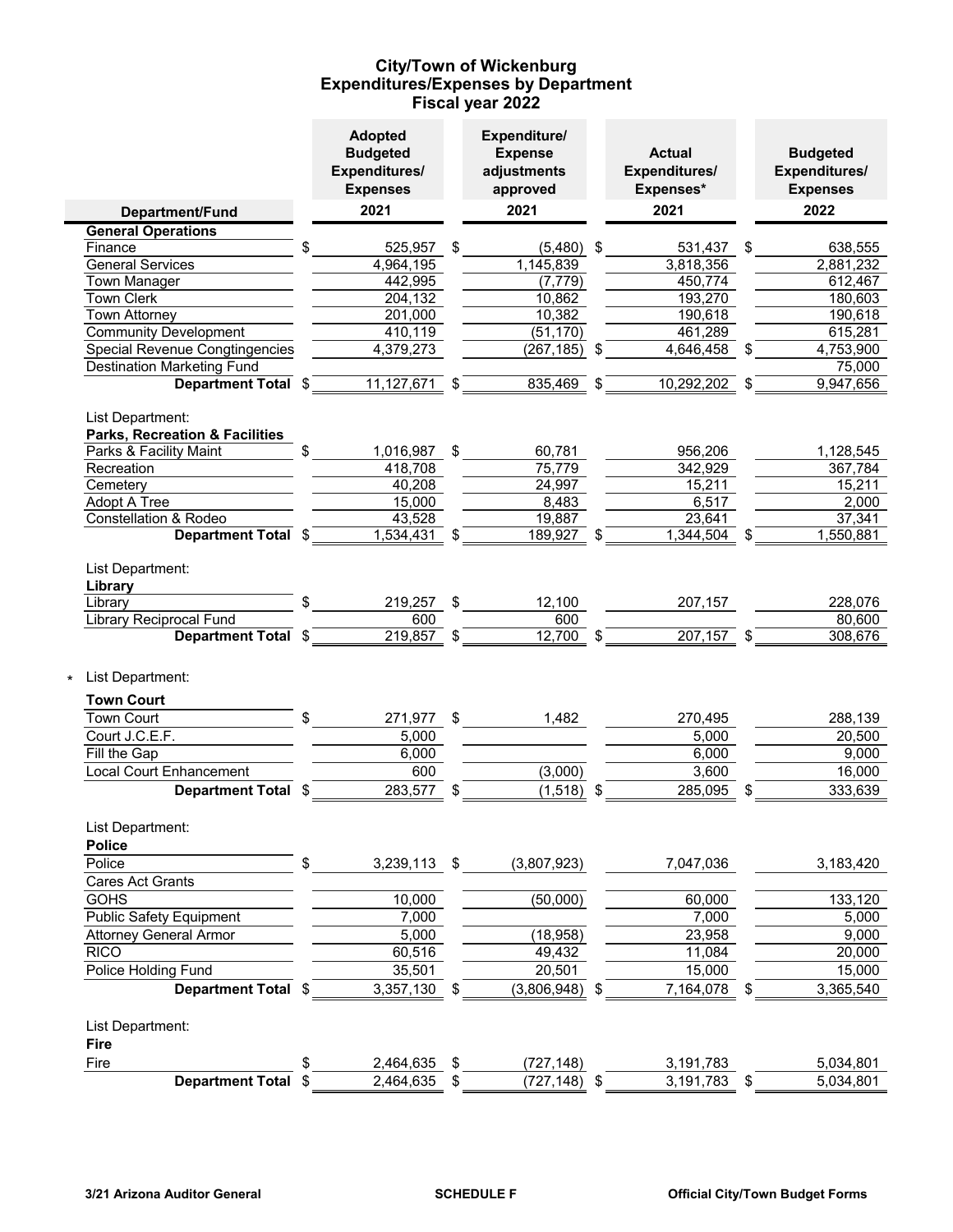### **Expenditures/Expenses by Department Fiscal year 2022 City/Town of Wickenburg**

|                                     | <b>Adopted</b><br><b>Budgeted</b><br>Expenditures/<br><b>Expenses</b> | Expenditure/<br><b>Expense</b><br>adjustments<br>approved |                         | <b>Actual</b><br>Expenditures/<br>Expenses* | <b>Budgeted</b><br>Expenditures/<br><b>Expenses</b> |  |  |
|-------------------------------------|-----------------------------------------------------------------------|-----------------------------------------------------------|-------------------------|---------------------------------------------|-----------------------------------------------------|--|--|
| Department/Fund                     | 2021                                                                  | 2021                                                      |                         | 2021                                        | 2022                                                |  |  |
| List Department:                    |                                                                       |                                                           |                         |                                             |                                                     |  |  |
| <b>Public Works</b>                 |                                                                       |                                                           |                         |                                             |                                                     |  |  |
| Public Works Admin                  | \$<br>259,875                                                         | \$<br>(12, 156)                                           |                         | 272,031                                     | 386,127                                             |  |  |
| Highway User Revenue Fund           | 926,221                                                               | 56,664                                                    |                         | 869,557                                     | 1,546,682                                           |  |  |
| Vulture Mine Rd Tax Fund            |                                                                       |                                                           |                         |                                             |                                                     |  |  |
| Local Transportation Assistance Fur | 46,356                                                                | (4,000)                                                   |                         | 50,356                                      | 50,356                                              |  |  |
| <b>Grants Fund</b>                  | 2,000,000                                                             | 1,971,500                                                 |                         | 28,500                                      | 1,865,991                                           |  |  |
| Capital Improvement Contingency     | 50,638                                                                | (5,020)                                                   | $\sqrt[6]{\frac{1}{2}}$ | 55,658                                      | \$<br>132,600                                       |  |  |
| Capital Improvement Fund            | 814,052                                                               | (848, 869)                                                |                         | 1,662,921                                   | 2,058,109                                           |  |  |
| Dev Fee Water Fund                  | 65,664                                                                | (13, 232)                                                 |                         | 78,896                                      |                                                     |  |  |
| Water 1 Fund                        | \$<br>3,042,744                                                       | \$<br>1,053,741                                           | \$                      | 1,989,003                                   | \$<br>2,149,165                                     |  |  |
| Water 1 Contingency/Reserves        | 1,934,770                                                             | (1,097,059)                                               |                         | 3,031,829                                   | 2,883,334                                           |  |  |
| Water 2 (WR) Fund                   | 514,937                                                               | (7, 483)                                                  |                         | 522,420                                     | 935,606                                             |  |  |
| Water 2 (WR) Contingency/Rese       | 545,499                                                               | (99, 618)                                                 |                         | 645,117                                     | 704,337                                             |  |  |
| <b>Electric Fund</b>                | 3,554,076                                                             | (114, 844)                                                |                         | 3,668,920                                   | 2,487,793                                           |  |  |
| Electric - Contingency/Reserves     | 2,155,926                                                             | (444, 341)                                                |                         | 2,600,267                                   | 2,377,720                                           |  |  |
| <b>Sanitation Fund</b>              | 1,117,488                                                             | (11, 956)                                                 |                         | 1,129,444                                   | 910,897                                             |  |  |
| Sanitation - Contingency/Reserve    | 492,683                                                               | (158, 034)                                                |                         | 650,717                                     | 811,448                                             |  |  |
| Wastewater 1 Fund                   | 1,206,291                                                             | 28,653                                                    |                         | 1,177,638                                   | 1,341,536                                           |  |  |
| Wastewater 1 Contingency/Rese       | 1,435,171                                                             | (21, 472)                                                 |                         | 1,456,643                                   | 1,537,442                                           |  |  |
| Wastewater 2 (WR) Fund              | 1,007,670                                                             | (229, 609)                                                |                         | 1,237,279                                   | 2,233,040                                           |  |  |
| Wastewater 2 (WR) Contingency       | 1,693,900                                                             | (608, 712)                                                |                         | 2,302,612                                   | 2,448,624                                           |  |  |
| <b>Airport Fund</b>                 | 837,162                                                               | 451,351                                                   |                         | 385,811                                     | 549,990                                             |  |  |
| Airport - Contingency/Reserves      | 1,216                                                                 | (48, 347)                                                 |                         | 49,563                                      | 40,864                                              |  |  |
| Maintenance Shop Fund               | 187,809                                                               | 33,304                                                    |                         | 154,505                                     | 215,328                                             |  |  |
| <b>Fuel Facility Fund</b>           | 238,866                                                               | 28,477                                                    |                         | 210,389                                     | 241,889                                             |  |  |
| <b>Department Total</b>             | \$<br>24,129,014                                                      | (101, 062)                                                |                         | 24,230,076                                  | \$<br>27,908,878                                    |  |  |
| List Department:                    |                                                                       |                                                           |                         |                                             |                                                     |  |  |
| <b>Other</b>                        |                                                                       |                                                           |                         |                                             |                                                     |  |  |
| Misc Contingency                    | \$<br>426,740                                                         | \$<br>$(11,069)$ \$                                       |                         | 437,809                                     | \$<br>322,558                                       |  |  |
| <b>Bed Tax Fund</b>                 | 197,239                                                               | 66,222                                                    |                         | 131,017                                     | 167,517                                             |  |  |
| <b>Retirement Fund</b>              | 7,200                                                                 |                                                           |                         | 7,200                                       | 7,200                                               |  |  |
| Kerkes WIFA                         | 162,868                                                               |                                                           |                         | 162,868                                     | 163,444                                             |  |  |
| Department Total \$                 | 794,047                                                               | \$<br>55,153                                              | \$                      | 738,894                                     | \$<br>660,719                                       |  |  |
| <b>Grand Total</b>                  | 43,910,362                                                            | (3,543,427)                                               |                         | 47,453,789                                  | 49,110,790                                          |  |  |

Includes actual expenditures/expenses recognized on the modified accrual or accrual basis as of the date the proposed budget was prepared, plus estimated expenditures/expenses for the remainder of the fiscal year.